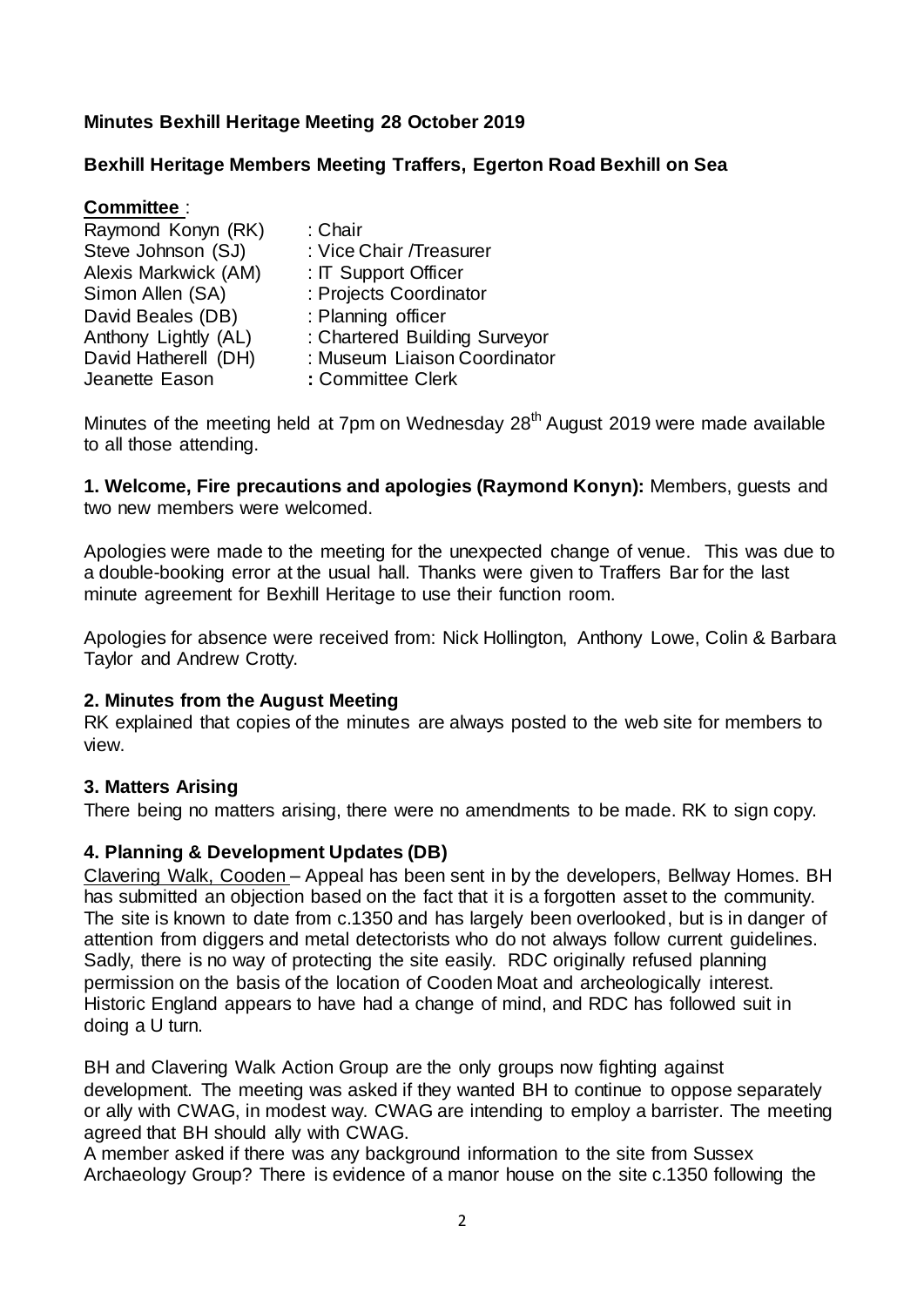Norman Conquest when parcels of land were given as reward for loyalty. Families then built and established modest country houses/manors, to administer their estates.

Cemetery Lodge – Progress on this issue has been very slow. The Community Land Trust have appointed an architect. They are due to produce a sketch of the scheme, to be shared with BH and taken to the council to gain agreement. CLT and BH have received informal advice from RDC. It is hoped the plan is to extend the property and not to demolish. Council are putting in new access for Cemetery Lodge & development of the land. However, there is a query/concern that the road is not wide enough. The county planners say it is.

# **5. Project Updates (SA)**

i) No.3 Shelter, Bexhill Seafront - Biggest Current Project. Ongoing work being carried out by BH volunteers, hopefully will beat the winter weather.

ii) Sainsburys Mural, Town Hall Square – still awaiting response from Sainsburys before next steps can be planned.

iii) Brick Bus Shelter, De La Warr Road – This has been earmarked for work commencing 2020. There have been some discussions with Bexhill College with a view to including some of the students in the remedial/restoration work. There is also discussion around a commemorative plaque/ student film to identify why it was built, location and future.

iv) Clock Tower – there was concern earlier in the year about the humidity within the tower. This issue has been fixed and the building has been drying out gradually. BH aim to monitor and check the state of the tower in spring and assess if any further work or repairs will be required.

v) Clock at Bexhill Hospital – This is another project that will now have to wait until spring time. An initial survey has shown that the clock has been separated at some point in the past, from the original mechanism. However, a new clock has been given by the co-workers of Apple Anson and can now be seen working.

vi) West Station Clock – Continues to work very happily. It gets wound up once a week and all is ok, so far.

# **6. Treasurers Report (SJ)**

Currently finances are very healthy. BH has more than 300 members. There is £2.5k planned expenditure for restoration projects possibly starting spring 2020, including the De La Warr Road Shelter. If BH can obtain matching grants these can be for up to 50% of costs. Whilst it is important for the charity to keep a reserve, it is also important to use funds towards projects members support.

Members were asked to consider bidding for a grant to be given to BH from the Co-oP special fund. Members of the Co-oP can make submissions online for consideration. All that members will need to do is say why BH deserves to be given funding.

### **7. Review of Events, Quiz, Unveilings, Talks (SJ)**

70 people attended the Quiz Night. As it was a largely successful evening, BH are hosting another festive Quiz Night on 9th December. Tickets should be obtained in advance at £10 each, and includes a festive buffet.

The Local History Day went very well. There is another planned for the Sussex Day Weekend (June) 2020. There was good feedback from those who attended, with excellent speakers, interesting talks and enjoyable walks/outings. Steve asked members to let him know if there are any other events they would like to see offered.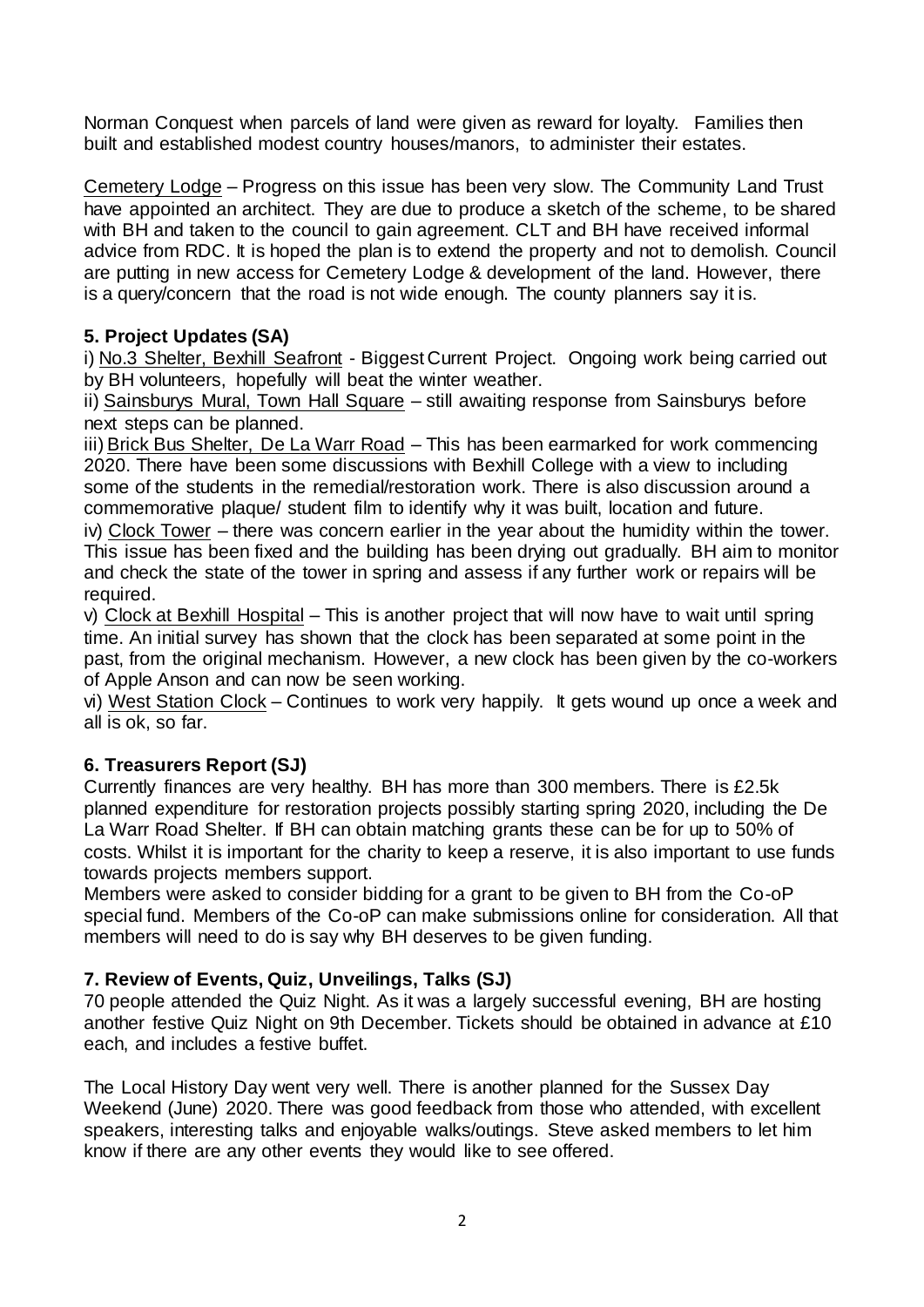At the meeting on 4<sup>th</sup> December members will be asked to judge the first Bexhill Civic Pride Award. There will be a short list of properties and areas nominated by members, who will be judged according to the various criteria. All members were invited to nominate any old/new project they feel suitable. Full details are available from the BH web site.

# **8. IT, Promotions and PR Report (AM)**

Information and photos of the work being done by volunteers on the seafront shelter is being added to the web site. It has been quite interesting to see what has been uncovered by doing the restoration work and removal of decades of layers of paint. Some old photos and film from 1920s has also been posted on the web site.

Shelters 3 & 4 are c.1921 and linked to Frederick William Parker, along with Cemetery Lodge, the Waterfront and other sites around the town. There was a query as to whether the residents/ business owners within the waterfront have been approached for contributions to BH and the restoration. BH committee agreed to follow up on this.(Action)

Alex explained that members and new members will receive an additional email asking if they would like to be more involved with the organisation and in what type of capacity.

Members requested a different version of the BH pin badge, with a safety pin clasp. They are now available.

Active member-volunteers have been invited to a Christmas Lunch at Wetherspoons, on Fri  $13<sup>th</sup>$  December. It is to be held on the top floor restaurant area and there is a £3.00 deposit required.

# **9. Refreshment Break**

# **10. Talk: East Parade Shelter No.3 Project**

All shelters on seafront are Grade II Listed. In 2017, prior to BH being established, it was noted that RDC had missed a Heritage Action Zone funding application. At the time BH was not in a position to apply for funding. The shelters became one of the catalysts for establishing BH in the first place. RK organised a general report on the state of all 4 shelters in December 2017, which was passed to then councillor for Sackville Ward Ian Hollidge, IH was very proactive in getting the attention of the council and raising the concerns of lack of a maintenance plan within RDC. RDC submitted a Heritage Lottery Fund application to turn No. 1 Bandstand shelter into a Heritage Hub which was unsuccessful. BH asked if it could be included in the drafting of any future funding requests. Tony Lightly then provided a professional report in 2018 and highlighted the sad demise of No.3 shelter and the vandalism that it had been subject to. RK was then allowed to speak at a Town Forum and raised the issue of the state of all the shelters and other heritage structures. By spring 2019 RDC had set £30k in their budget specifically for the refurbishment of the shelters. It is not known if that money is still there or otherwise still available.

A local firm recently refurbished No.2 shelter to a very reasonable level, but sadly much of the clogged detail in the cast iron columns has been covered by yet another layer of paint. However, the overall result is stunning. RDC also implemented repairs to No. 3 shelter and engaged one man working alone over the summer. BH was then asked to get involved at the end of September in order to finish No.3 before winter and the challenge was accepted. Unfortunately, the weather changed on the same day.